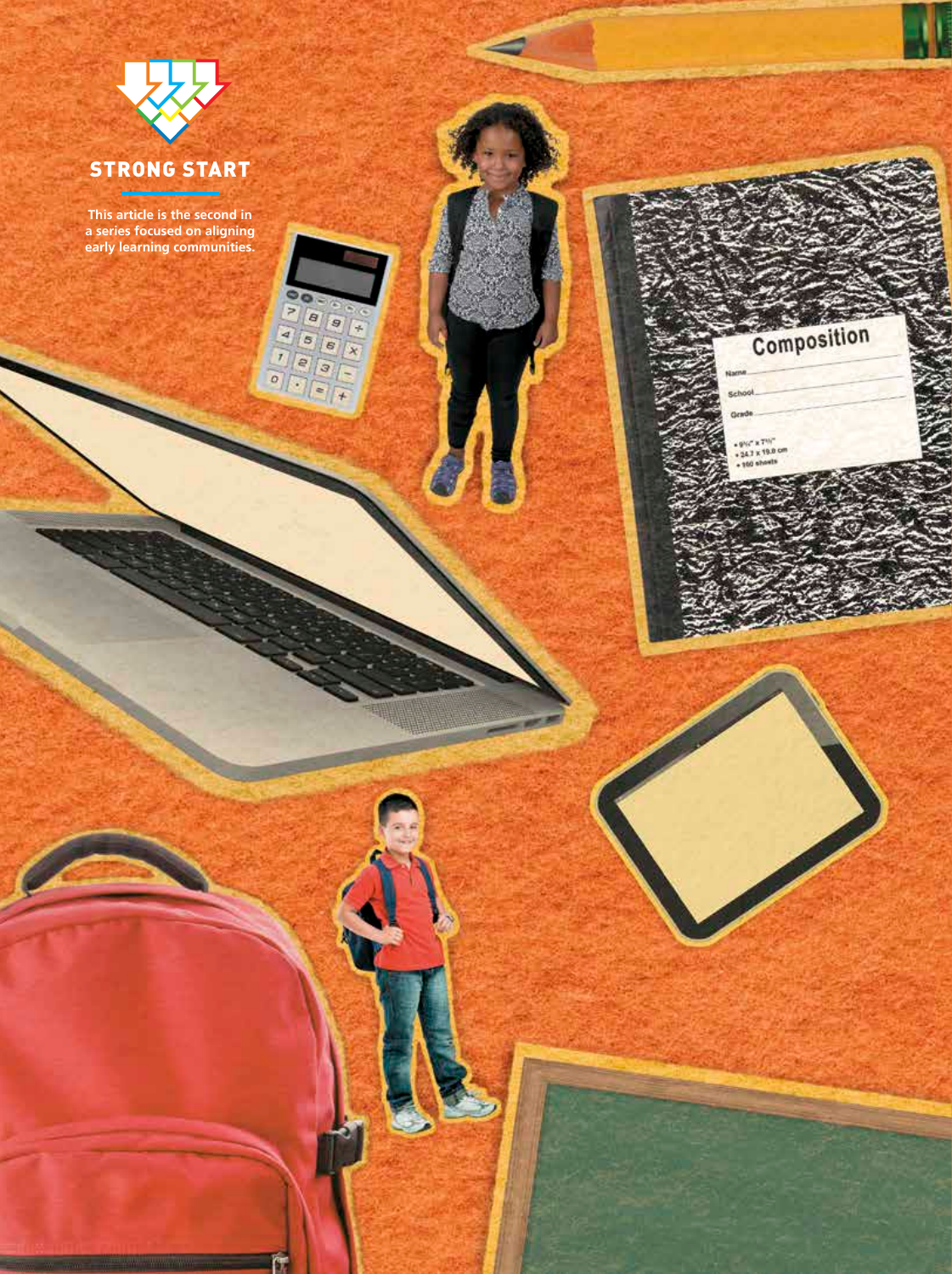A Kentucky elementary school uses technology to personalize learning for its youngest students.

**By Mary Evans, Jennifer Hawkins, and Patrice McCrary**

3 ende

I magine a classroom so engaging that students thought they were playing all day—and learning science, social studies, math, and language in the process. Imagine that their teachers could easily keep track of this progress and use that data to truly drive instruction. Blended learning can make this vision a reality.

Educators are continually challenged to reach and teach students more effectively. In our increasingly tech-immersed world, blended education is functioning as one method of personalizing educational experiences to meet students' learning needs.

Blended learning integrates online activities with traditional face-to-face class instruction to accomplish educational objectives. Blended learning, sometimes called hybrid

learning, is often used for high school and college students, where parts of their courses are provided online. But elementary- and middlelevel classrooms can turn to blended learning to leverage technology to improve learning processes for younger students, too. It can facilitate a personalized approach while boosting student engagement, simplifying teachers' data use, and helping forge home-school connections.

Principal n November/December 2014 **27**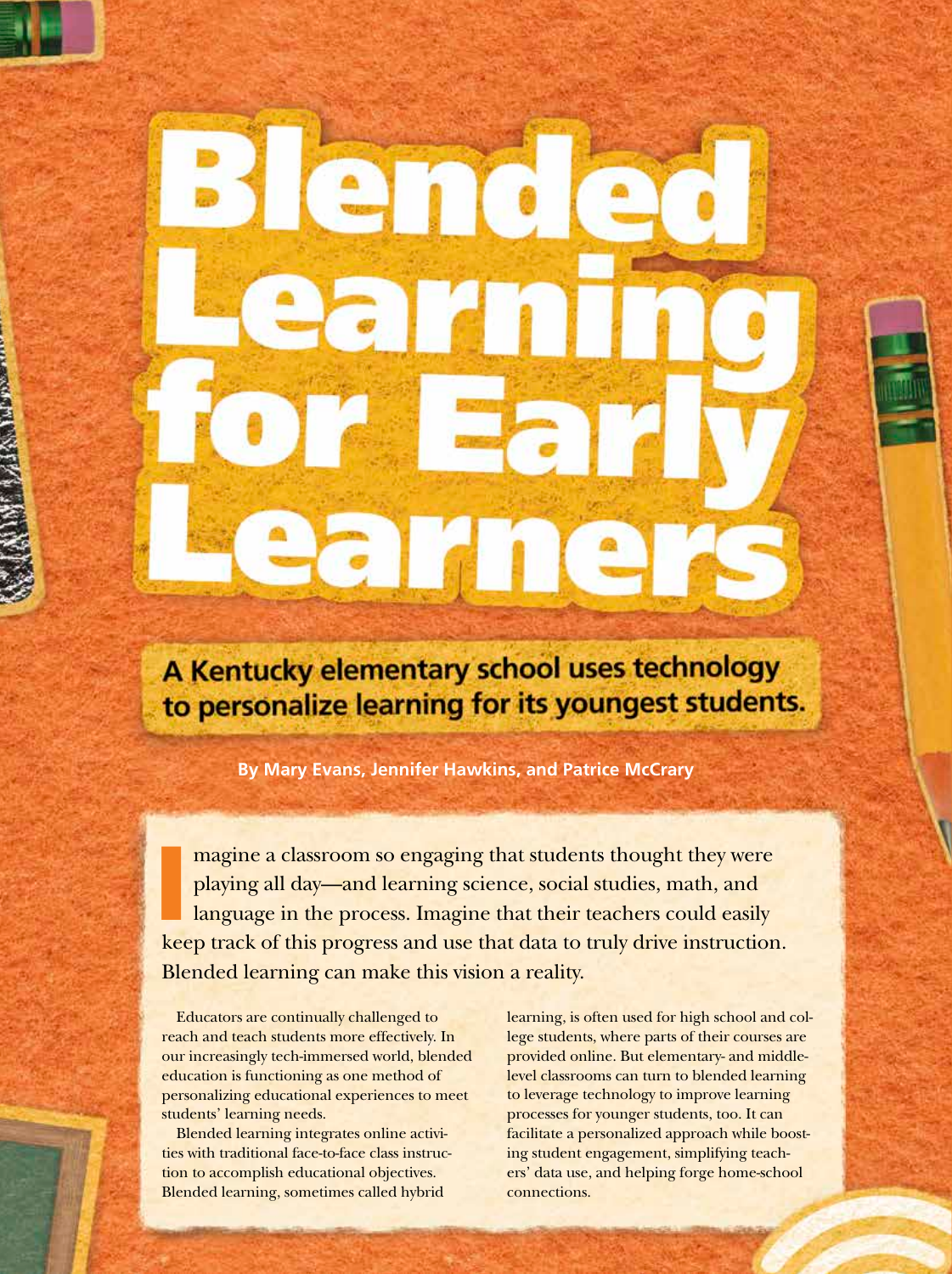## **An Elementary Model**

Among the several models of blended learning, the rotation model is well suited to elementary learners. In this model, students rotate between learning modalities that include at least one online option. Other modalities include full-class instruction, group projects, or individual tutoring. Within this model, there are four iterations, according to the Christensen Institute, an education innovation think tank:

- 1. **Station rotation**, where students rotate through all of these modalities within the classroom;
- 2. **Lab rotation**, where students spend part of their time in a computer lab;
- 3. **The flipped classroom**, in which students learn online at home and receive face-to-face instruction in the classroom; and
- 4.**Individual rotation**, where students have an individualized plan and don't necessarily visit all stations.

Many teachers are successfully adapting these models in their classrooms and for their students' specific needs. There are, however, two key differences between younger and older students when it comes to blended learning: Younger students may need more guidance and structure when using online tools, and younger students need developmentally appropriate online programs. The best software programs for young children are highly visual, often

# ONLINE **Principal**

#### Access the following Web resources by visiting *Principal* magazine online: www.naesp. org/NovDec14

Access NAESP's new standards document, *Leading Pre-K-3 Learning Communities: Competencies for Effective Principal Practice*.

The Teach Thought website features "37 Blended Learning Resources You Can Use Tomorrow," including **free courseware, online texts, and video resources**.

set to music, use kid-friendly voices, and require students to move objects either with a mouse or by touching the screen.

## **Individualizing Instruction**

Students learn in many different ways. Successful early childhood education programs (such as "Sesame Street" and "Dora the Explorer") recognize this and are designed to appeal to auditory, visual, and kinesthetic learners. Online learning modules can do this, too. It is very common for teachers to have a classroom of students with vary-

ing levels of comprehension and skill. Blended learning can meet a variety of learning styles and needs.

One way it can do this is by giving teachers the opportunity to provide small-group instruction. One group of students, for instance, can work with the teacher, receiving direct instruction, while other students can work on computers and iPads. On these devices, students can move at a level and pace that is most appropriate for them. They can work more slowly if needed, or move quickly through a section of problems to reach more challenging material.

The software program provides ongoing information to the teacher, so he or she knows what students have mastered even if he or she is not able to watch them solve the problems. If one-to-one access to computers is not possible, students can be strategically matched to work on lessons together. This blended learning arrangement effectively reduces the student/teacher ratio and provides more personalized attention to each student. The teacher can then use the formative assessment data generated by the software to pull students for individual or small group mini-lessons on concepts with which they are struggling.

This individualized learning is particularly helpful for English-language learners and students with special

needs. At our school, students in these populations work in a program called Imagine Learning, a language and literacy software that uses videos, graphics, and interactive games to teach

academic vocabulary and reading skills.

# **Data Collection**

At the beginning of each school year, teachers welcome a class of students with varying skill levels and gaps in learning. Online learning can help teachers address these challenges beginning with pre-assessment. Assessing with iPads and

computers can be less laborious than using paper/pencil tests, and can quickly pinpoint a child's learning level and move a child forward into new concepts. For instance, our school uses STAR Early Literacy/STAR Reading, a computer-adaptive diagnostic assessment, to determine early literacy progress for K-3 emerging readers. Teachers can assess students' early literacy skills in just 20 to 30 minutes.

A typical kindergarten class at our school will have kindergartners whose achievement levels range from preliterate to second or third grade. Students performing below grade level take the STAR test seven to nine times per year for progress monitoring. The assessment drives instruction on topics with which students need additional help, such as beginning and ending sounds, syllables, and vowels.

Further, technology in a blended classroom supports targeted and personalized instruction by enhancing a teacher's ability to keep track of student achievement data. Software programs collect formative assessment data in real time while students work. There is no need to interrupt the flow of classroom instruction. The teacher is ready to offer differentiated coaching because he or she immediately knows which students need intervention and which students are ready to move ahead.